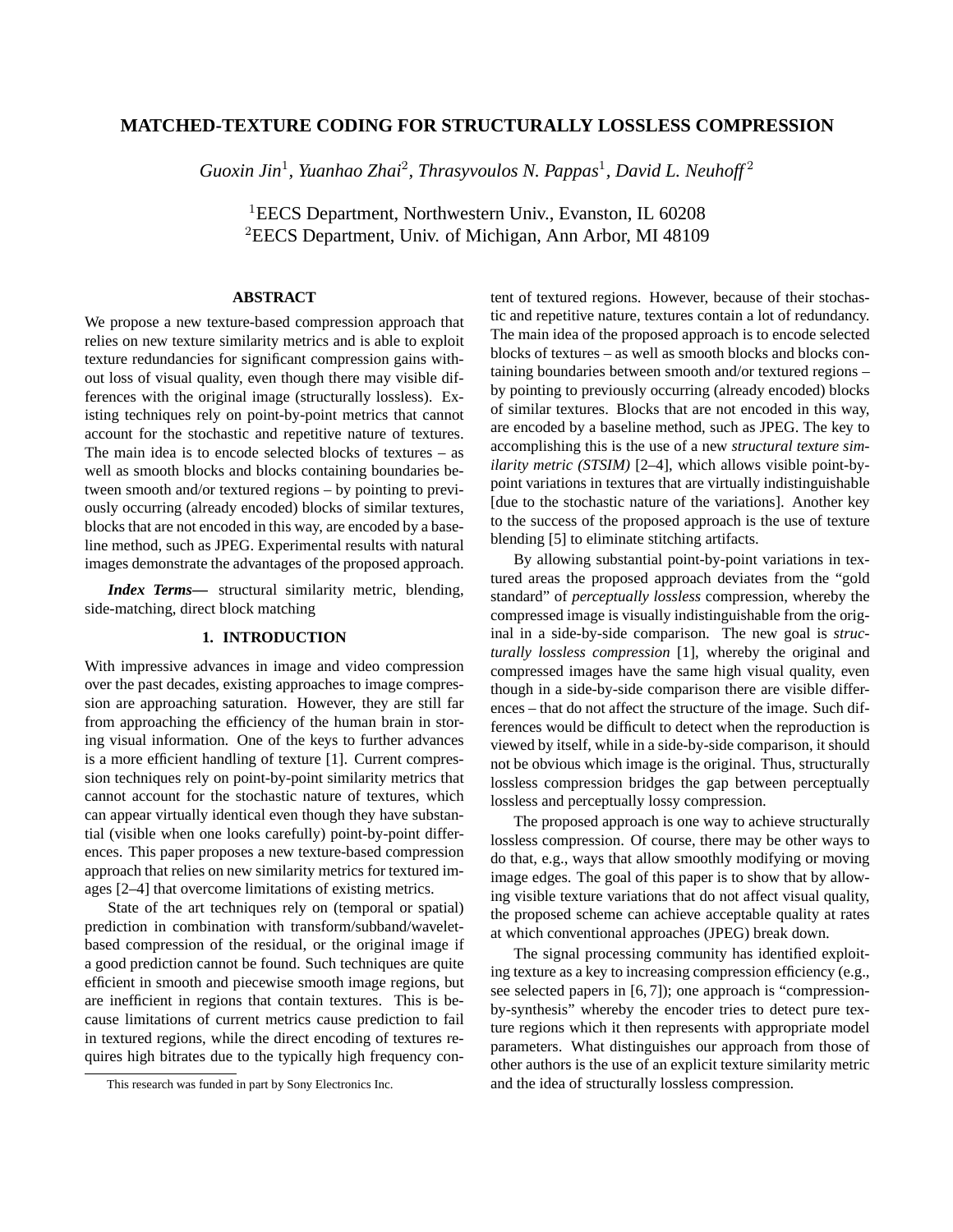In Section 2 we discuss texture similarity metrics while in Section 3 we present the new coding approach.

# **2. STRUCTURAL TEXTURE SIMILARITY METRICS**

One of the keys for the proposed approach is the use of SSIMtype metrics for comparing textured patches [8, 9]. The guiding spirit of SSIM metrics is to replace traditional point-bypoint similarity measurements with measurements based on the similarities of local statistics computed separately for all positions of a sliding window. SSIMs can be implemented in the spatial or subband domain. However, close inspection of SSIMs reveals that they include point-by-point terms. In order to overcome such limitations, Zhao *et al.* [2] proposed a *structural texture similarity metric (STSIM)* that relies entirely on local image statistics, and is thus completely decoupled from point-by-point comparisons. Zujovic *et al.* further developed this idea in [3].

When using a similarity metric, it is important to realize that different applications impose different requirements on metric performance. While in image retrieval it may be sufficient to distinguish between similar and dissimilar textures, in image compression it is important to ensure a monotonic relationship between measured and perceived distortion. In [4], Zujovic *et al.* conducted subjective experiments with synthesized texture distortions that model natural texture variations in order to evaluate the performance of different metrics, including PSNR, SSIM, and STSIM. They used different original texture images and different types and degrees of distortions. They found that STSIM metrics provide the best performance. In the following, we use the STSIM metric proposed in [3], which exhibits an approximately monotonic relationship between measured and perceived distortion for natural textures. In smooth regions and near region boundaries, the metric behavior is still approximately monotonic, but the metric values are not consistent among smooth, pure texture, and boundary regions, and thus an absolute performance threshold cannot be established. Metric limitations also include the inability to distinguish small but perceptible changes in texture orientation and inconsistencies when applied with different sliding window sizes. However, as we will see in Section 3, when used in combination with MSE for "side-matching," the metric behavior improves considerably.

## **3. MATCHED-TEXTURE CODING (MTC)**

In this section we describe a new approach to image compression that we call *Matched Texture Coding (MTC),* which relies on STSIM with the goal of dramatically decreasing the number of bits required to encode textured regions of images.

The principal idea is to choose a baseline coding method, such as JPEG, and then to encode each block of the image either by the baseline method or by indicating to the decoder that the block is well approximated by the decoded reproduction of some block in the previously encoded section of the



**Fig. 1**. Algorithm

image. In the latter case, the encoding rate for the block becomes very small.

Aside from the baseline coding method, the principal components of this approach are a similarity metric with which to compare the current block, which we will call the *target* block, to the reproductions of various blocks in the previously encoded region, from now on called *candidates,* a mechanism for identifying which candidates are to be tested, a threshold to determine if the most similar candidate found is sufficiently similar, a mechanism for identifying the chosen candidate to the decoder, and a method for blending the chosen candidates with the reproductions that surround them.

There are two basic versions, *Side Matching (SM)* and *Direct Block Matching (DBM),* as well as combinations. In both versions, the method operates on successive nonoverlapping  $N \times N$  blocks; we found  $N = 32$  to be a good choice. As illustrated in Fig. 1, given the  $N \times N$  block to be encoded next (target), it first seeks an  $N \times N$  candidate that sufficiently matches the target in the sense that the STSIM value between the target and candidate is above a specified threshold. (If several candidates meet the threshold, then the best is chosen.) If it finds one, it must indicate to the decoder what candidate has been chosen. If it does not find one, it divides the target into four  $\frac{N}{2} \times \frac{N}{2}$  subblocks and repeats the process, until the block size is equal to  $8 \times 8$ , in which case the block is encoded with the baseline coder, e.g., JPEG. The search for candidates is not extended to smaller blocks because the potential coding gains and computational complexity and reliability of finding a good match are not worth it. The rate-quality tradeoff of both versions can be controlled via the JPEG rate and the quality metric thresholds.

### **3.1. Side Matching (SM)**

In Side Matching the encoder searches for the  $K$  candidates (4 to 16 is typical) in the already coded region whose left and upper borders regions, called their *contexts,* most closely match the corresponding context of the current block, where the matching metric is the sum of squared pixel differences. As illustrated in Fig. 2, for an  $N \times N$  current block (target "T"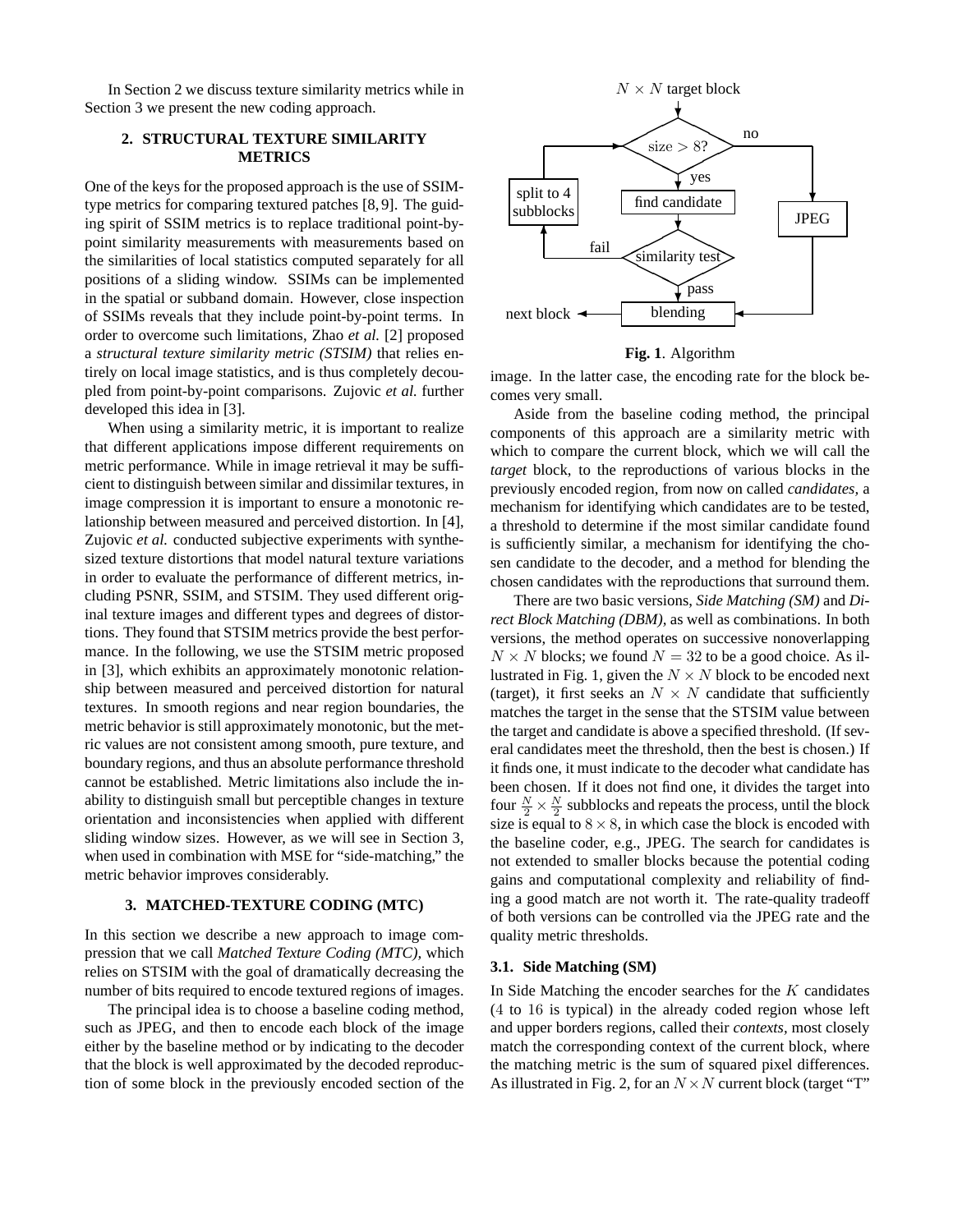

## **Fig. 2**. Side Matching

shown in green), the context (shown in purple) is typically taken to be L-shaped with arms of width  $N/4$ . The candidates ("C" shown in green) corresponding to the  $K$  best contexts (shown purple above and to the left of "C") are then tested for similarity to the current block using STSIM. The candidate with the highest STSIM value then becomes the candidate for the test in Fig. 1. The idea is that if the context of a candidate matches that of the current block, then the candidate itself is likely to match the current block. One advantage of SM is that only  $\log_2 K$  bits are needed to indicate the selected candidate, since the decoder can itself find the K best contexts. For an  $N = 32$  and  $K = 16$ , this requires 0.004 bpp, which is a striking reduction over the 0.5–2.0 bpp typically required by JPEG. Such reductions are all the more striking because they usually happen for textured current blocks, for which JPEG is likely to generate more than its average rate in bits/pixel. Since only  $K$  STSIM computations are required per block, the main effort in this method is computing the context matches.

A key element of SM is **blending** [5]. Even when a candidate is very, very similar to the candidate it replaces, there will often be a noticeable discontinuities between the block and surrounding pixels. For this reason, we use blending to reduce or eliminate the appearance of such discontinuities. Context matching is an essential part of blending [5], thus serving a dual purpose, helping identify suitable candidates for target encoding, and ensuring smooth blending.

Note that the above approach does not have to be limited to blocks with uniform textures. It can also be used for blocks containing region boundaries (between smooth and/or textured regions). While such blocks are not as common, there are nevertheless gains to be made, provided the similarity metric (STSIM) can accurately predict the perceived similarity of the target block in such cases. In practice, a good match is secured by a combination of side-matching (MSE) and STSIM. As we will discuss below, by eliminating unsuitable candidates, side-matching, not only reduces the number of STSIM computations, but also helps obtain better target matches than those that could be obtained by STSIM alone. (This is because STSIM is not yet perfect!) This is true for both uniform blocks and blocks that contain region boundaries.

### **3.2. Direct Block Matching (DBM)**

In Direct Block Matching the goal is to find the best candidate for the current block among all possible candidates in the previously encoded region of the image. Then, if the STSIM similarity of this candidate to the current block is above a specified threshold, its location is encoded for the decoder, and the candidate itself becomes the decoded reproduction of the current block.

For an  $N \times N$  image, encoding the location of a successful candidate requires at most  $2\log_2 N$  bits. For example, for a  $32 \times 32$  block of a  $512 \times 512$  image, this is at most  $18/1024 =$ 0.018 bits/pixel, which is still a marked reduction over the typical 0.5–2.0 bpp typically required by JPEG.

Since computing STSIM for every candidate location is computationally expensive, DBM uses progressive location search and progressive metric calculation. The former is similar to hierarchical motion search in video coding, in that a subset of locations, e.g., a coarse lattice, are tested first, and then further tests are performed in the vicinity of the best found locations. The latter exploits the fact that most locations produce poor candidates, many of which can be ruled out based on a very simple metric, leaving only a small number of candidates for the full STSIM. For example, a simple first metric is the percentage difference between the variance of the current block and that of the candidate:  $\left|\sigma_T^2 - \sigma_C^2\right|/\sigma_T^2$ .

### **3.3. Additional MTC Issues**

**STSIM Details:** We used a complex steerable filter implementation that decomposes each image into three scales and four orientations as in [3]. To limit the amount of computation, we used a  $16 \times 16$  sliding window with no overlap. We also found that, in order to meet quality targets across each block, the most effective spatial pooling strategy is to use the minimum value across the windows instead of the average.

**Decision Bits:** These are bits that are necessary for the encoder to describe the split or not decisions. A simple method requires at most 5 bits for each  $32 \times 32$  block of the image, i.e., 0.005 bpp per block.

**Low Frequency Coding (LFC) of Background Gray** Level: In preliminary tests, we found that candidates are sometimes rejected due to a mismatch of overall gray level, even though the textures are otherwise well-matched. To increase the number of viable candidates, we have found it best to first encode the very low frequency components of the image and then apply MTC to the residual. Several techniques have been tried and the best performance is attained with a form of QPC [10], which typically encodes with approximately 0.05 bpp.

**Blending for JPEG-encoded Blocks:** For JPEG encoded blocks, blending with the previously encoded MTC-coded blocks (above and to the left) must be done inside the JPEG block. To be able to do this smoothly target matching must include the context below and to the right of the block. Thus, target matching includes a border all around the target block; with typical width equal to 1/4 of the block dimension. While this may slightly reduce the number of acceptable candidates, it does have a significant effect on continuity.